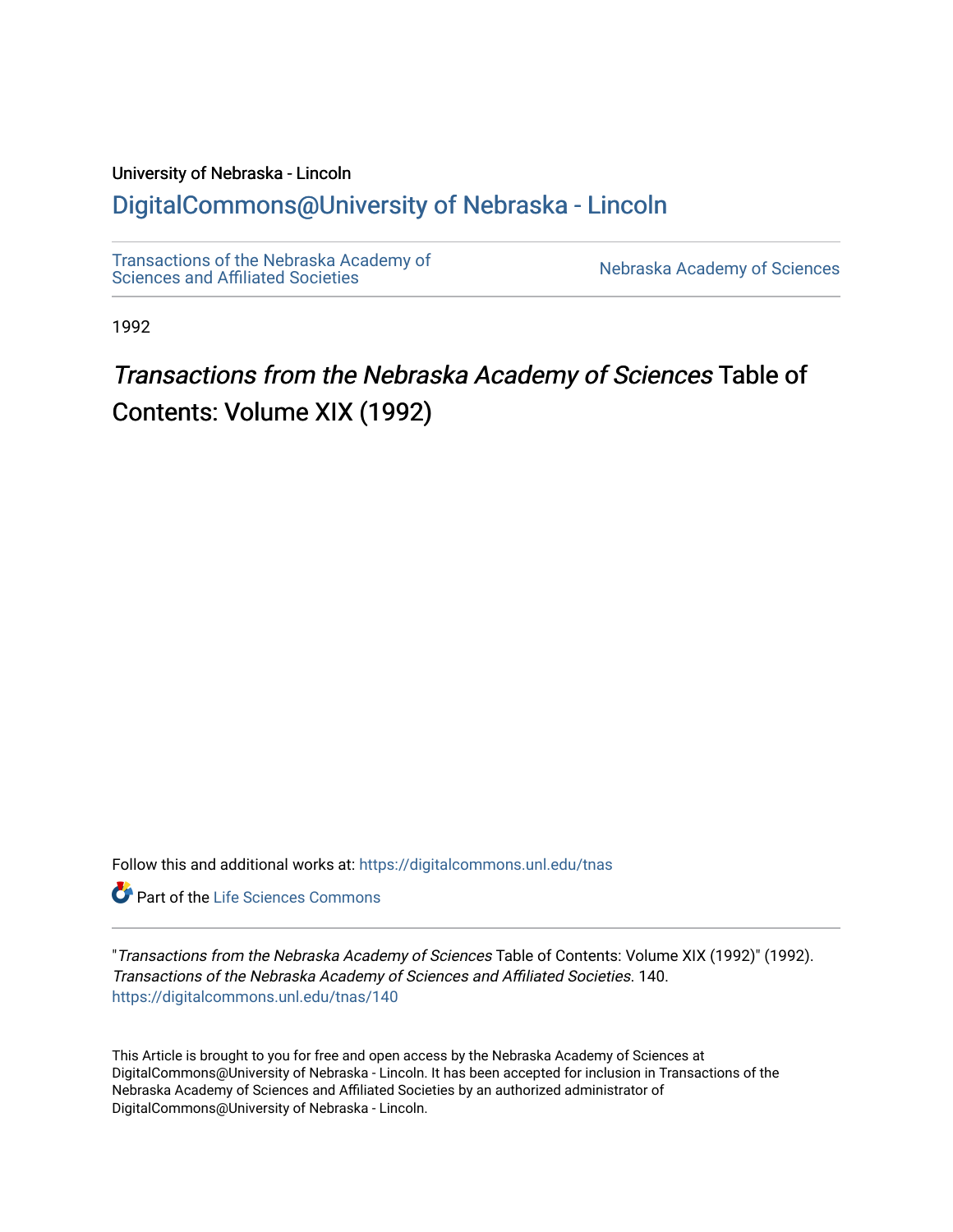### **NEBRASKA ACADEMY OF SCIENCES, INC. 302 Morrill Hall, 14th & U Streets Lincoln, Nebraska 68588-0339**

### **OFFICERS**

President: 1991-92 (Interim Co-director) President Elect: 1990-91 Treasurer: 1991-93 (Interim Co-director) Director of Development: Corresponding Secretary: 1992-94

Councillors:

1990-93 1991-94

1989-92

Junior Academy:

Science Teaching:

AAAS and NAAS Representative: Long Range Planning:

(& Interim Co-director)

Program Chairman and Editor of PROCEEDINGS: Editor of TRANSACTIONS: Manager of Maiben Research Center, Otoe County: Manager of Maiben Research Center, Webster County: Educational Coordinator:

### **POLICY COMMITTEE, 1992**

Bellevue College, Bellevue **College, Bellevue** Jacqueline Scholar Central Community College, Columbus, Grand Island, Hastings Vince Lempke Chadron State College, Chadron College of Saint Mary, Omaha Concordia College, Seward Creighton University, Omaha Dana College, Blair Doane College, Crete Hastings College, Hastings McCook Community College, McCook Metropolitan Technical Community College, Omaha Midland Lutheran College, Fremont Mid-Plains Community College, North Platte Nebraska Wesleyan University, Lincoln Northeast Technical Community College, Norfolk Peru State College, Peru Southeast Community College, Beatrice Southeast Community College, Lincoln Union College, Lincoln University of Nebraska at Kearney University of Nebraska-Lincoln University of Nebraska at Omaha University of Nebraska Medical Center, Omaha Wayne State College, Wayne Western Nebraska Community College, Scottsbluff York College, York

Ronald R. Weedon Kevin Haley Gilbert Daenzer John Schalles Larrie E. Stone David H. Smith Clyde C. Sachtleben Roger Wilson Dennis Kingery Steven J. Rothenberger Boyd Gentry Barb Kess / Norman Griswold James Gross Carol Pappas Robert Eddy Robert E. Resz Robin Vance Carl D. Sterner M. Rosalind Morris Thomas B. Bragg John K. Dyer Mary Ettel David Nash L. Ray Miller

Francis A. Haskins, University of Nebraska-Lincoln James E. Platz, Creighton University, Omaha Robert B. Johnston, University of Nebraska-Lincoln C. Bertrand Schultz, University of Nebraska-Lincoln Karen A. Messenger, University of Nebraska State Museum, Lincoln,

John F. Hertner, University of Nebraska at Kearney David M. Sutherland, University of Nebraska at Omaha Jack L. Swanson, Chadron State College James Woodland, Nebraska Department of Education Kathleen Jacobitz, Henderson Community Schools Ronald Crampton, Westside Senior High, Omaha Jim Rynearson, Lincoln High School, Lincoln Claire M. Oswald, College of Saint Mary, Omaha Claire M. Oswald, College of Saint Mary, Omaha M. Rosalind Morris, University of Nebraska-Lincoln Walter Mientka, University of Nebraska-Lincoln John F. Hertner, University of Nebraska at Kearney Albert W. Zechmann, University of Nebraska-Lincoln Robert B. Kaul, University of Nebraska-Lincoln David T. Lewis, University of Nebraska-Lincoln Thomas B. Bragg, University of Nebraska at Omaha Dale Rathe, Lincoln Public Schools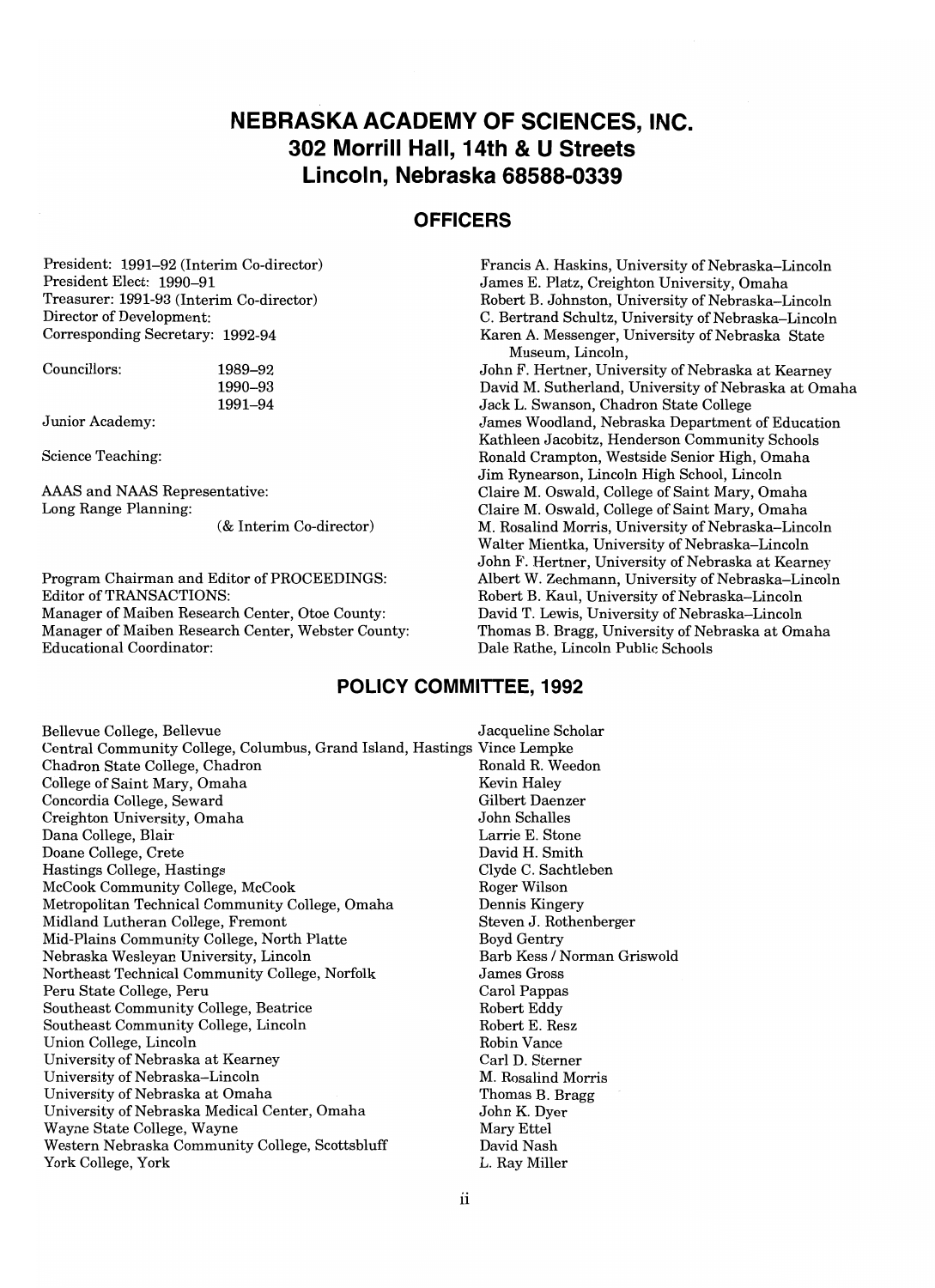# **TRANSACTIONS**  of the **NEBRASKA ACADEMY OF SCIENCES**

 $\mathcal{L}^{\mathcal{L}}$ 

## **Volume XIX November 1992**

### **EDITORIAL CONTENTS**

### **PAPERS**

| The impacts of environmental legislation and vehicle emissions on the future of alternative<br><b>Massoum Moussavi and Kevin Hughes</b>                                   |  |
|---------------------------------------------------------------------------------------------------------------------------------------------------------------------------|--|
| Growth of the brine shrimp Artemia franciscana Kellogg (Anostracoda) in the materials<br>James R. Rosowski and Aris A. Efting                                             |  |
| A preliminary study of antibiotic sensitivity of planktonic bacteria from cultures of the<br>James R. Rosowski, Eugene D. Ayotte, Julie A. Peterson, and Eugene L. Martin |  |
| Jody L. Haynes and J. Mathew Weekly                                                                                                                                       |  |
| Age and growth of the channel catfish (Ictalurus punctatus) in the lower Platte River, Nebraska 33<br>Richard S. Holland and Edward J. Peters                             |  |
| Royce E. Ballinger, Nathaniel R. Coady, Joseph M. Prokop, and Julio A. Lemos-Espinal                                                                                      |  |
| Dallas Virchow, Wayne L. Kramer, Scott E. Hygnstrom, Charles S. Brown, and Alan M. Barnes                                                                                 |  |
| Status of Platanthera praeclara Sheviak and Bowles (western prairie fringed orchid) in the<br>Tanya E. Bray and Barbara L. Wilson                                         |  |
| Theresa R. Flessner and James Stubbendieck                                                                                                                                |  |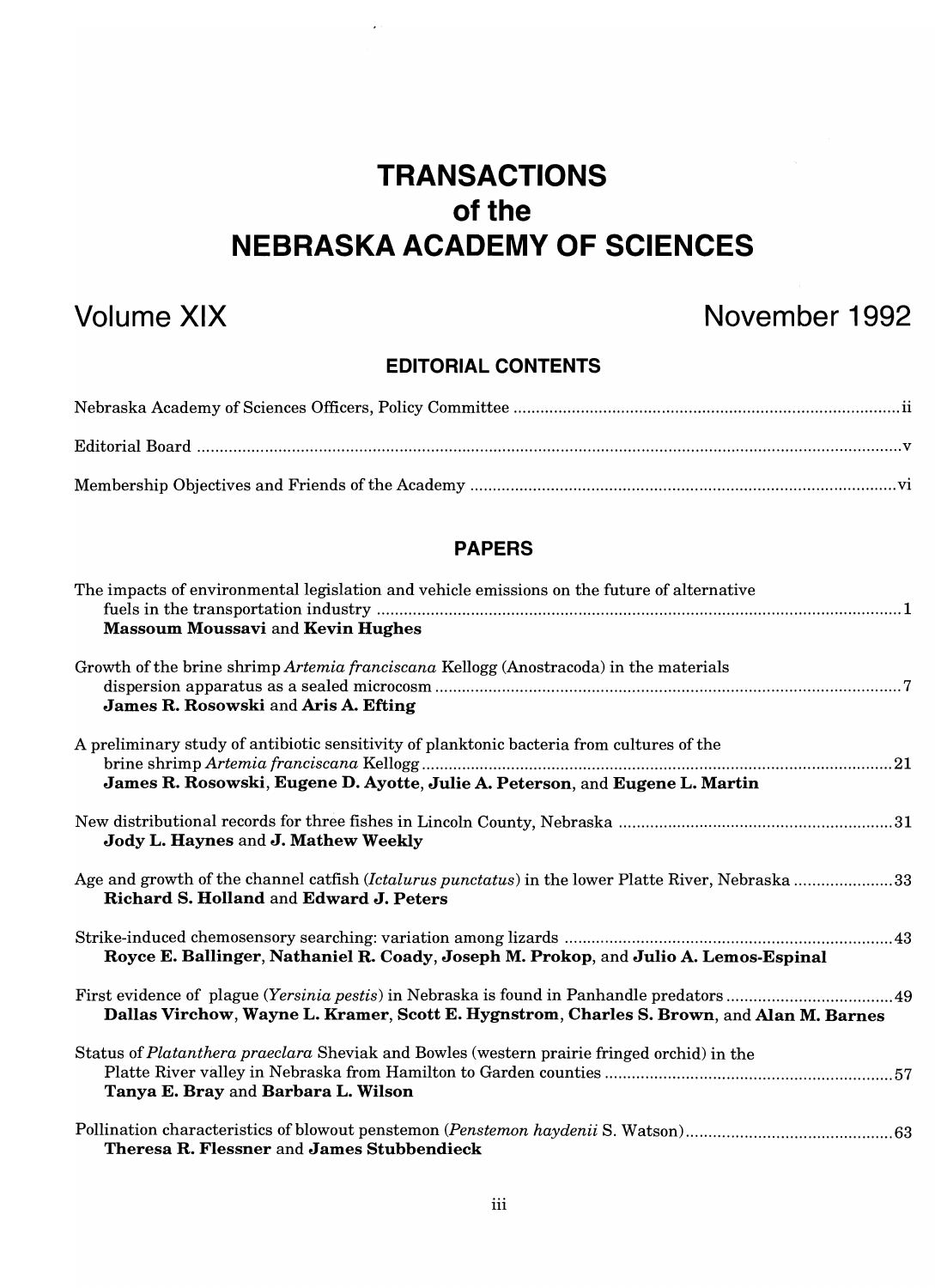| Distribution, habitats, and taxonomy of Ruppia maritima L. and R. occidentalis S. Watson<br>Robert B. Kaul |  |
|------------------------------------------------------------------------------------------------------------|--|
| Cylindrodonts (Cylindrodonidae, Rodentia) and a new genus of eomyid, Paranamatomys,<br>William W. Korth    |  |
| <b>James Ducey</b>                                                                                         |  |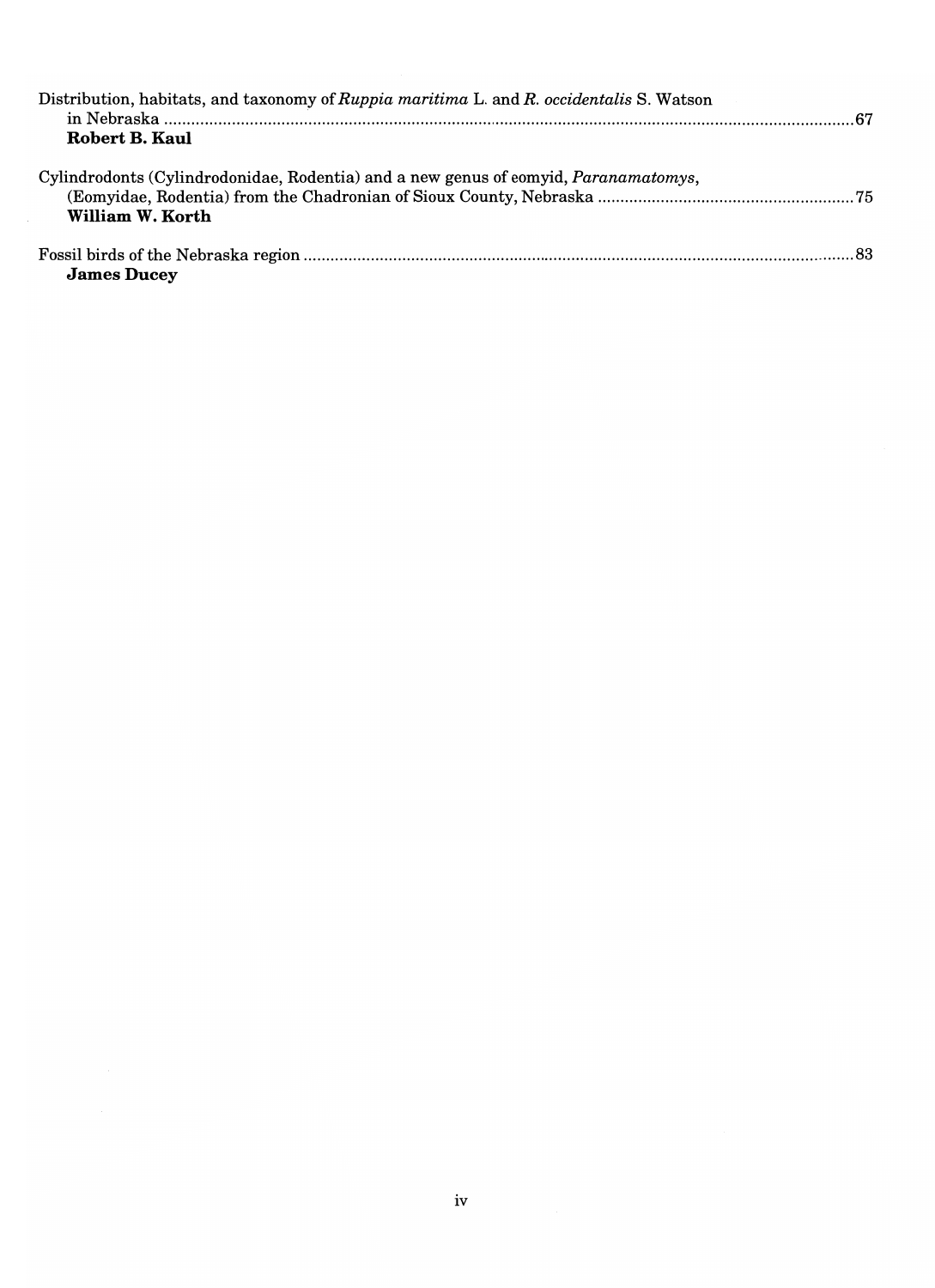### **EDITORIAL BOARD**

| Division Editors for Proceedings |  |
|----------------------------------|--|
|                                  |  |
|                                  |  |
|                                  |  |
|                                  |  |
|                                  |  |
|                                  |  |
|                                  |  |
|                                  |  |

t t t

### **EDITOR'S CORNER**

The *Transactions of the NebraskaAcademy of Sciences* publishes results of original research by members ofthe Academy in good standing. It is indexed in *Biological Abstracts* and is received by more than 600 libraries worldwide. Presentation of a paper at the annual meeting of the Academy is not a prerequisite or a guarantee of publication in the *Transactions.* Persons wishing to submit a paper for consideration should consult the inside back cover of this volume for information about preparation and style of manuscripts. Manuscripts are reviewed by at least two referees, including at least one from outside the author's institution. Following review by the referees and the editorial board, the author is notified whether or not the paper is accepted for publication and, if accepted, of necessary revisions.

The valued assistance of the many reviewers of manuscripts is gratefully acknowledged.

Robert B. Kaul, Editor Nebraska Academy of Sciences 302 Morrill Hall, 14th and U Streets Lincoln, NE 68588-0339 (402) 472-2644